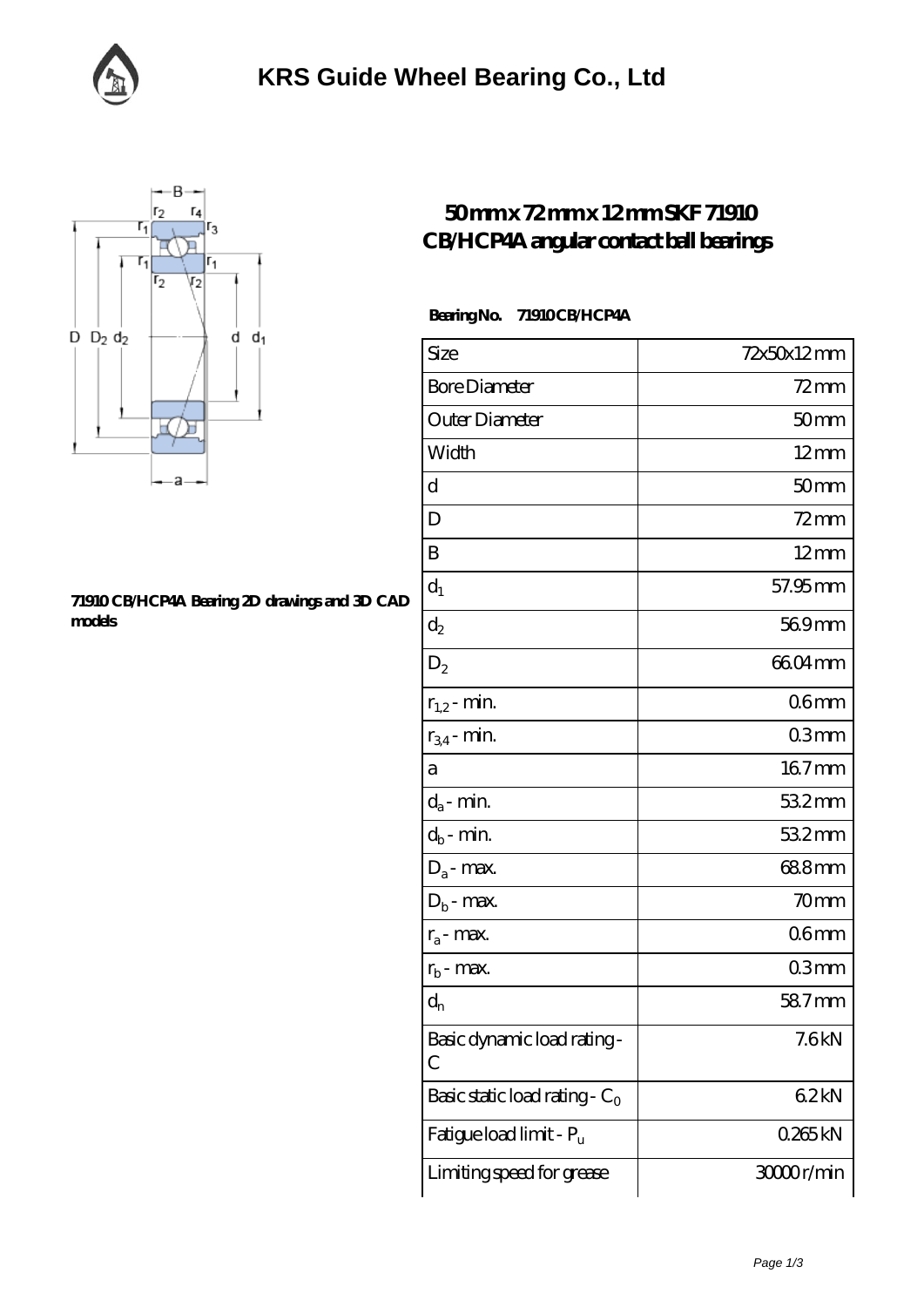

| lubrication                           |                  |
|---------------------------------------|------------------|
| Limiting speed for oil<br>lubrication | 45000mm/min      |
| Ball - $D_w$                          | 4762mm           |
| $Ball - z$                            | 29               |
| $G_{ref}$                             | 1.89cm3          |
| Calculation factor - $f_0$            | 98               |
| Preload class $A - G_A$               | 26N              |
| Preload class $B - G_R$               | 52N              |
| Preload class C - $G_C$               | 155N             |
| Calculation factor - f                | 1.09             |
| Calculation factor - f                | I                |
| Calculation factor - $f_{2A}$         | 1                |
| Calculation factor - $f_{\rm 2B}$     | 1.03             |
| Calculation factor - $f_{\chi}$       | 1.08             |
| Calculation factor - f <sub>HC</sub>  | 1.01             |
| Preload class A                       | 34N/micron       |
| Preload class B                       | 45N/micron       |
| Preload class C                       | 72N/micron       |
| $d_1$                                 | 57.95 mm         |
| $\mathrm{d}_2$                        | 569mm            |
| $D_2$                                 | 6604mm           |
| $r_{1,2}$ min.                        | 06 <sub>mm</sub> |
| $r_{34}$ min.                         | 03 <sub>mm</sub> |
| $d_a$ min.                            | 532mm            |
| $d_h$ min.                            | 532mm            |
| $D_a$ max.                            | 688mm            |
| $D_{\rm b}$ max.                      | 70mm             |
| $r_a$ max.                            | 06 <sub>mm</sub> |
| $r_{\rm b}$ max.                      | 03mm             |
| $\mathbf{d}_{\rm n}$                  | 587mm            |
|                                       |                  |